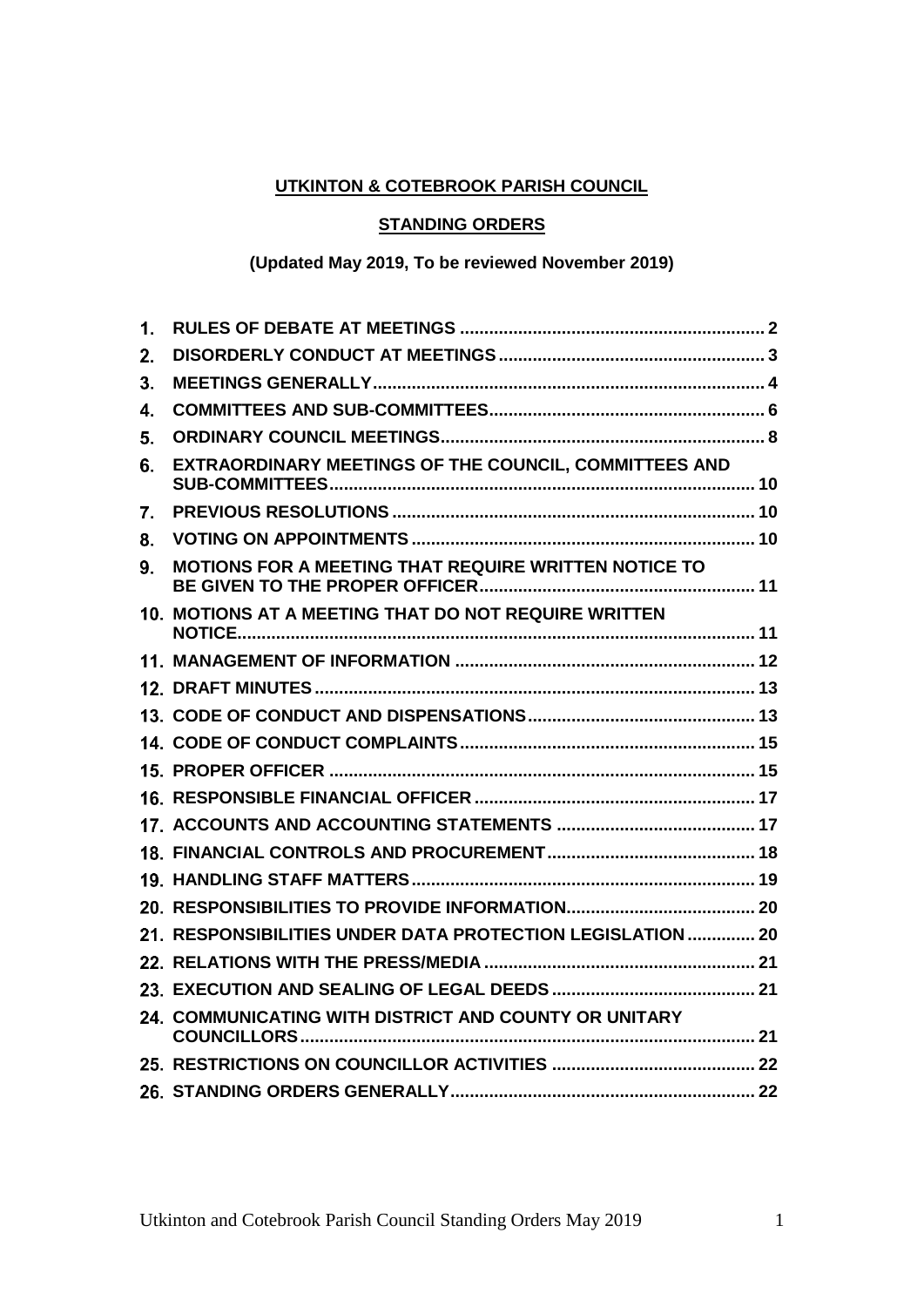#### <span id="page-1-0"></span> $1.$ **RULES OF DEBATE AT MEETINGS**

- a Motions on the agenda shall be considered in the order that they appear unless the order is changed at the discretion of the Chair of the meeting.
- b A motion (including an amendment) shall not be progressed unless it has been moved and seconded.
- c A motion on the agenda that is not moved by its proposer may be treated by the Chair of the meeting as withdrawn.
- d If a motion (including an amendment) has been seconded, it may be withdrawn by the proposer only with the consent of the seconder and the meeting.
- e An amendment is a proposal to remove or add words to a motion. It shall not negate the motion.
- f If an amendment to the original motion is carried, the original motion (as amended) becomes the substantive motion upon which further amendment(s) may be moved.
- g An amendment shall not be considered unless early verbal notice of it is given at the meeting and, if requested by the Chair of the meeting, is expressed in writing to the Chair.
- h A councillor may move an amendment to his own motion if agreed by the meeting. If a motion has already been seconded, the amendment shall be with the consent of the seconder and the meeting.
- i If there is more than one amendment to an original or substantive motion, the amendments shall be moved in the order directed by the Chair of the meeting.
- j Subject to standing order 1(k), only one amendment shall be moved and debated at a time, the order of which shall be directed by the Chair of the meeting.
- k One or more amendments may be discussed together if the Chair of the meeting considers this expedient but each amendment shall be voted upon separately.
- l A councillor may not move more than one amendment to an original or substantive motion.
- m The mover of an amendment has no right of reply at the end of debate on it.
- n Where a series of amendments to an original motion are carried, the mover of the original motion shall have a right of reply either at the end of debate on the first amendment or at the very end of debate on the final substantive motion immediately before it is put to the vote.
- o Unless permitted by the Chair of the meeting, a councillor may speak once in the debate on a motion except: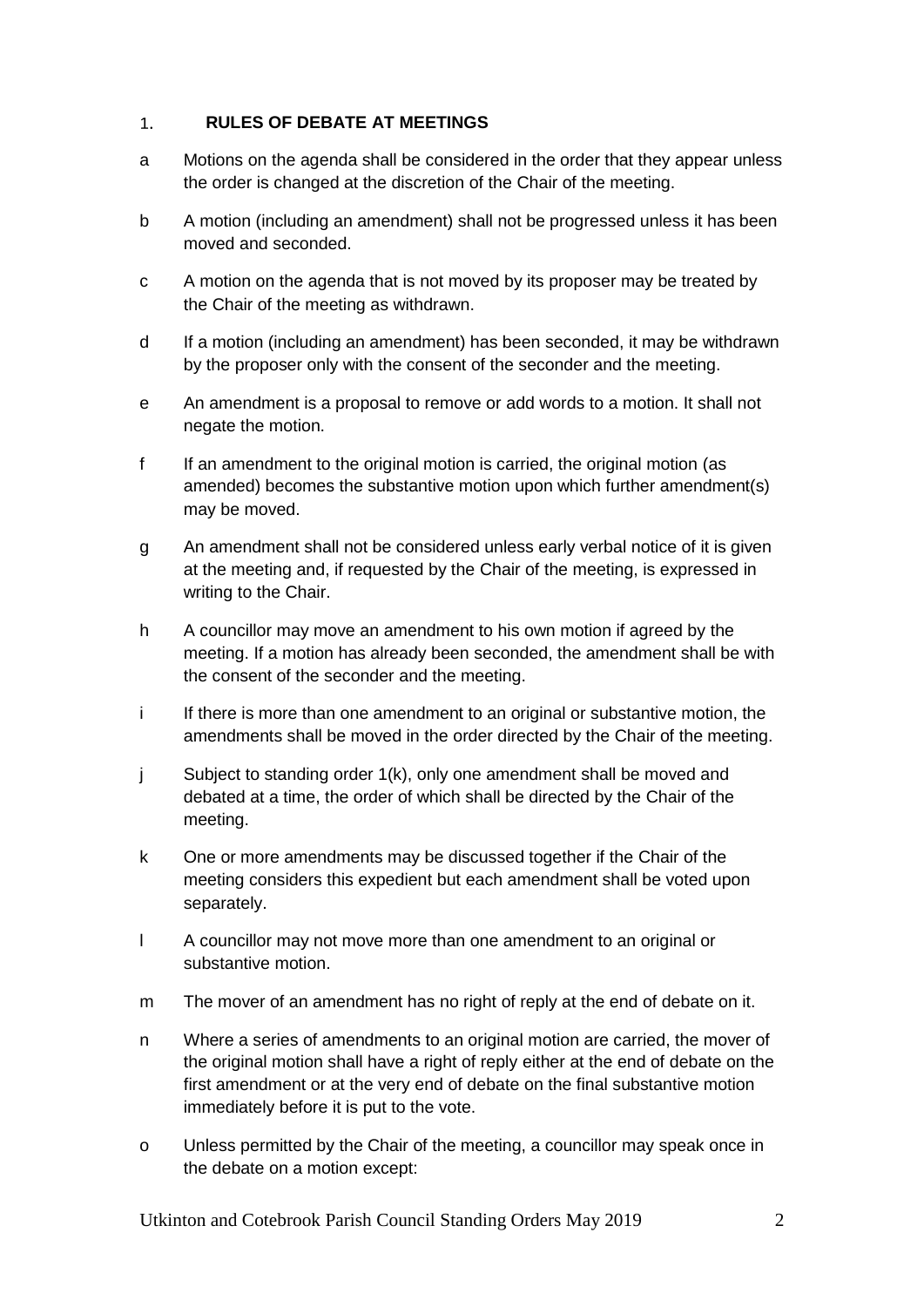- i. to speak on an amendment moved by another councillor;
- ii. to move or speak on another amendment if the motion has been amended since he last spoke;
- iii. to make a point of order;
- iv. to give a personal explanation; or
- v. to exercise a right of reply.
- p During the debate on a motion, a councillor may interrupt only on a point of order or a personal explanation and the councillor who was interrupted shall stop speaking. A councillor raising a point of order shall identify the standing order which he considers has been breached or specify the other irregularity in the proceedings of the meeting he is concerned by.
- q A point of order shall be decided by the Chair of the meeting and his decision shall be final.
- r When a motion is under debate, no other motion shall be moved except:
	- i. to amend the motion;
	- ii. to proceed to the next business;
	- iii. to adjourn the debate;
	- iv. to put the motion to a vote;
	- v. to ask a person to be no longer heard or to leave the meeting;
	- vi. to refer a motion to a committee or sub-committee for consideration;
	- vii. to exclude the public and press;
	- viii. to adjourn the meeting; or
	- ix. to suspend particular standing order(s) excepting those which reflect mandatory statutory or legal requirements.
- s Before an original or substantive motion is put to the vote, the Chair of the meeting shall be satisfied that the motion has been sufficiently debated and that the mover of the motion under debate has exercised or waived his right of reply.
- t Excluding motions moved under standing order 1(r), the contributions or speeches by a councillor shall relate only to the motion under discussion and shall not exceed 5 minutes without the consent of the Chair of the meeting.

#### <span id="page-2-0"></span>**DISORDERLY CONDUCT AT MEETINGS**  $2.$

Utkinton and Cotebrook Parish Council Standing Orders May 2019 3 a No person shall obstruct the transaction of business at a meeting or behave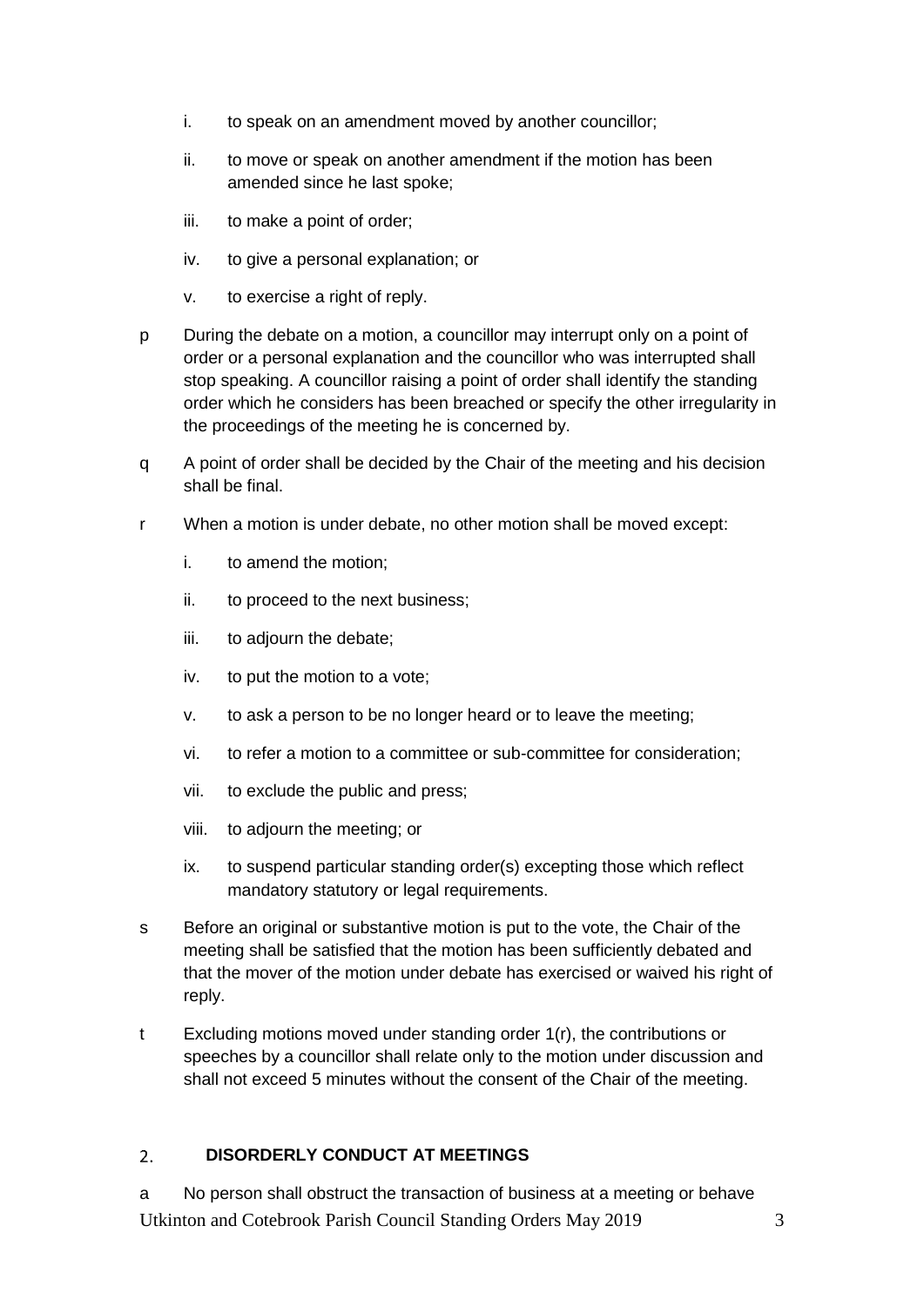offensively or improperly. If this standing order is ignored, the Chair of the meeting shall request such person(s) to moderate or improve their conduct.

- b If person(s) disregard the request of the Chair of the meeting to moderate or improve their conduct, any councillor or the Chair of the meeting may move that the person be no longer heard or be excluded from the meeting. The motion, if seconded, shall be put to the vote without discussion.
- c If a resolution made under standing order 2(b) is ignored, the Chair of the meeting may take further reasonable steps to restore order or to progress the meeting. This may include temporarily suspending or closing the meeting.

#### <span id="page-3-0"></span> $3.$ **MEETINGS GENERALLY**

Full Council meetings Committee meetings Sub-committee meetings

- a **Meetings shall not take place in premises which at the time of the meeting are used for the supply of alcohol, unless no other premises are available free of charge or at a reasonable cost.**
- b **The notice period for a meeting is a minimum of three working days to exclude weekends and public / bank holidays**
- c **The minimum three clear days' public notice for a meeting does not include the day on which the notice was issued or the day of the meeting unless the meeting is convened at shorter notice**
- ● d **Meetings shall be open to the public unless their presence is prejudicial to the public interest by reason of the confidential nature of the business to be transacted or for other special reasons. The public's exclusion from part or all of a meeting shall be by a resolution which shall give reasons for the public's exclusion.**
	- e Members of the public may make representations, answer questions and give evidence at a meeting which they are entitled to attend in respect of the business on the agenda.
	- f The period of time designated for public participation at a meeting in accordance with standing order 3(e) shall not exceed 15 minutes unless directed by the Chair of the meeting.
	- g Subject to standing order 3(f), a member of the public shall not speak for more than 5 minutes.
	- h In accordance with standing order 3(e), a question shall not require a response at the meeting nor start a debate on the question. The Chairof the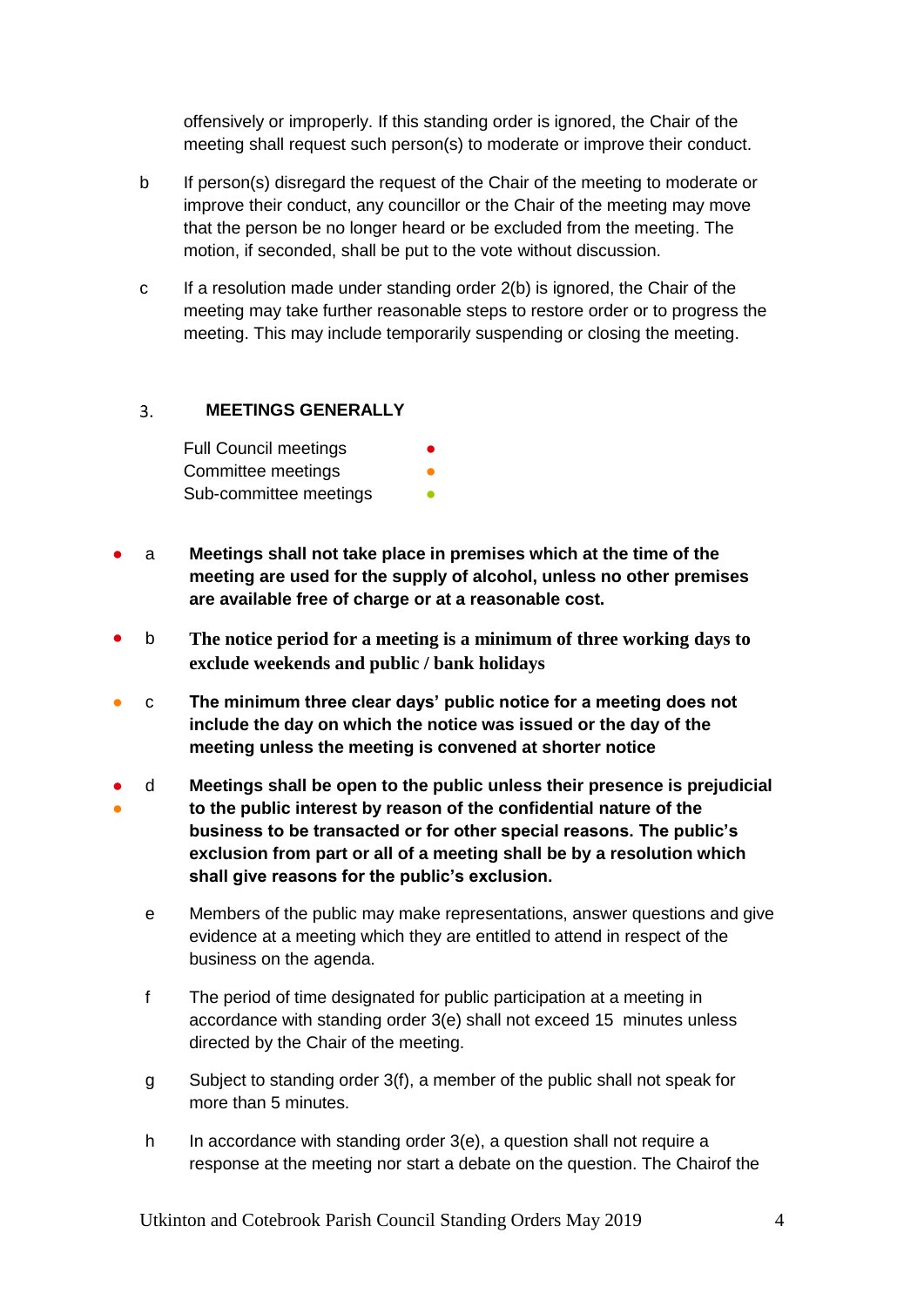meeting may direct that a written or oral response be given.

- i A person shall raise his hand when requesting to speak and stand when speaking (except when a person has a disability or is likely to suffer discomfort)]. The Chair of the meeting may at any time permit a person to be seated when speaking.
- j A person who speaks at a meeting shall direct his comments to the Chair of the meeting.
- k Only one person is permitted to speak at a time. If more than one person wants to speak, the Chair of the meeting shall direct the order of speaking.
- ● l **Subject to standing order 3(m), a person who attends a meeting is permitted to report on the meeting whilst the meeting is open to the public. To "report" means to film, photograph, make an audio recording of meeting proceedings, use any other means for enabling persons not present to see or hear the meeting as it takes place or later or to report or to provide oral or written commentary about the meeting so that the report or commentary is available as the meeting takes place or later to persons not present.**
- ● m **A person present at a meeting may not provide an oral report or oral commentary about a meeting as it takes place without permission.**
- ● n **The press shall be provided with reasonable facilities for the taking of their report of all or part of a meeting at which they are entitled to be present.**
- o **Subject to standing orders which indicate otherwise, anything authorised or required to be done by, to or before the Chair of the Council may in his absence be done by, to or before the Vice-Chair of the Council (if there is one).**
- p **The Chair of the Council, if present, shall preside at a meeting. If the Chair is absent from a meeting, the Vice-Chair of the Council (if there is one) if present, shall preside. If both the Chair and the Vice-Chair are absent from a meeting, a councillor as chosen by the councillors present at the meeting shall preside at the meeting.**
- ● ● q **Subject to a meeting being quorate, all questions at a meeting shall be decided by a majority of the councillors and non-councillors with voting rights present and voting.**
- r **The Chair of a meeting may give an original vote on any matter put to**
- 。<br>● ● **the vote, and in the case of an equality of votes may exercise his casting vote whether or not he gave an original vote.**

*See standing orders 5(h) and (i) for the different rules that apply in the election of the Chair of the Council at the Annual Parish Council Meeting.*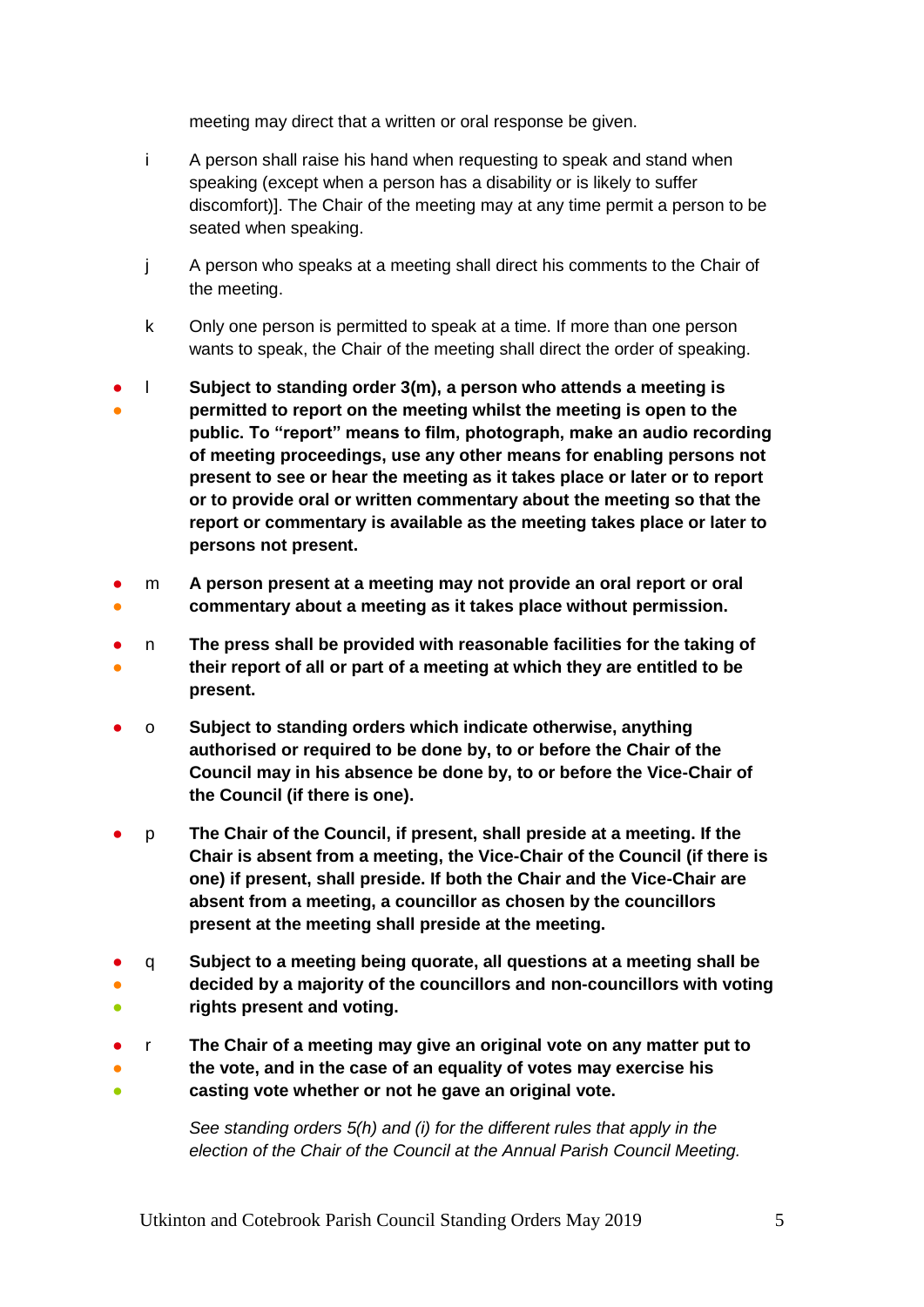- s **Unless standing orders provide otherwise, voting on a question shall be by a show of hands. At the request of a councillor, the voting on any question shall be recorded so as to show whether each councillor present and voting gave his vote for or against that question.** Such a request shall be made before moving on to the next item of business on the agenda.
	- t The minutes of a meeting shall include an accurate record of the following:
		- i. the time and place of the meeting;
		- ii. the names of councillors who are present and the names of councillors who are absent;
		- iii. interests that have been declared by councillors and non-councillors with voting rights;
		- iv. the grant of dispensations (if any) to councillors and non-councillors with voting rights;
		- v. whether a councillor or non-councillor with voting rights left the meeting when matters that they held interests in were being considered;
		- vi. if there was a public participation session; and
		- vii. the resolutions made.
- u **A councillor or a non-councillor with voting rights who has a**
- **disclosable pecuniary interest or another interest as set out in the**
- 。<br>一 **Council's code of conduct in a matter being considered at a meeting is subject to statutory limitations or restrictions under the code on his right to participate and vote on that matter.**
- v **No business may be transacted at a meeting unless at least one-third of the whole number of members of the Council are present and in no case shall the quorum of a meeting be less than three.**

*See standing order 4d(viii) for the quorum of a committee or sub-committee meeting.* 

- w **If a meeting is or becomes inquorate no business shall be transacted**
- ● and the meeting shall be closed. The business on the agenda for the meeting shall be adjourned to another meeting.
	- x A meeting shall not exceed a period of 2.5 hours.

#### <span id="page-5-0"></span> $4.$ **COMMITTEES AND SUB-COMMITTEES**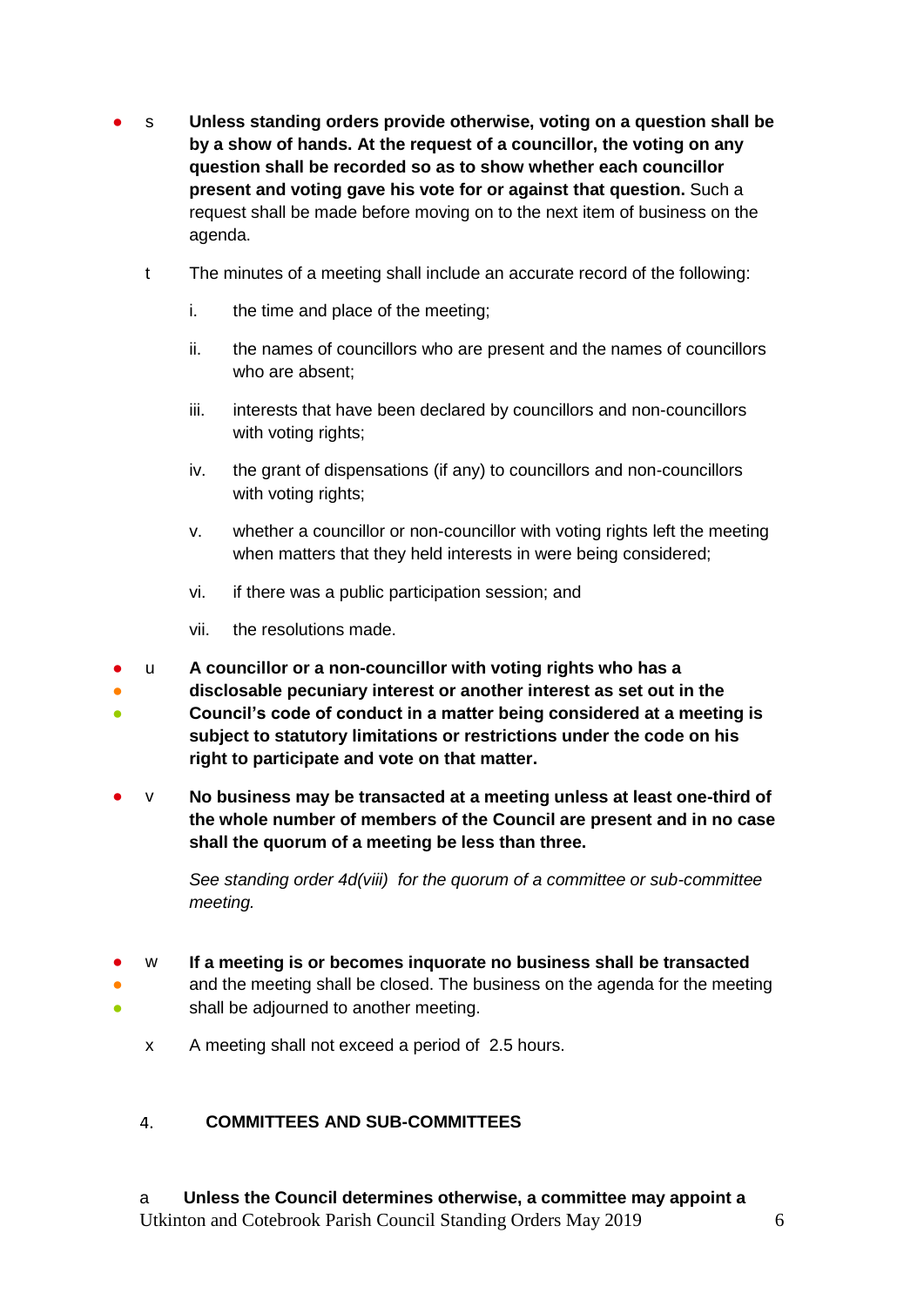**sub-committee whose terms of reference and members shall be determined by the committee.**

- b **The members of a committee may include non-councillors unless it is a committee which regulates and controls the finances of the Council.**
- c **Unless the Council determines otherwise, all the members of an advisory committee and a sub-committee of the advisory committee may be noncouncillors.**
- d The Council may appoint standing committees or other committees as may be necessary, and:
	- i. shall determine their terms of reference;
	- ii. shall determine the number and time of the ordinary meetings of a standing committee up until the date of the next annual meeting of the Council;
	- iii. shall permit a committee, other than in respect of the ordinary meetings of a committee, to determine the number and time of its meetings;
	- iv. shall, subject to standing orders 4(b) and (c), appoint and determine the terms of office of members of such a committee;
	- v. may, subject to standing orders 4(b) and (c), appoint and determine the terms of office of the substitute members to a committee whose role is to replace the ordinary members at a meeting of a committee if the ordinary members of the committee confirm to the Proper Officer 3 days before the meeting that they are unable to attend;
	- vi. shall, after it has appointed the members of a standing committee, appoint the Chair of the standing committee;
	- vii. shall permit a committee other than a standing committee, to appoint its own Chair at the first meeting of the committee;
	- viii. shall determine the place, notice requirements and quorum for a meeting of a committee and a sub-committee which, in both cases, shall be no less than three;
	- ix. shall determine if the public may participate at a meeting of a committee;
	- x. shall determine if the public and press are permitted to attend the meetings of a sub-committee and also the advance public notice requirements, if any, required for the meetings of a sub-committee;
	- xi. shall determine if the public may participate at a meeting of a subcommittee that they are permitted to attend; and
	- xii. may dissolve a committee or a sub-committee.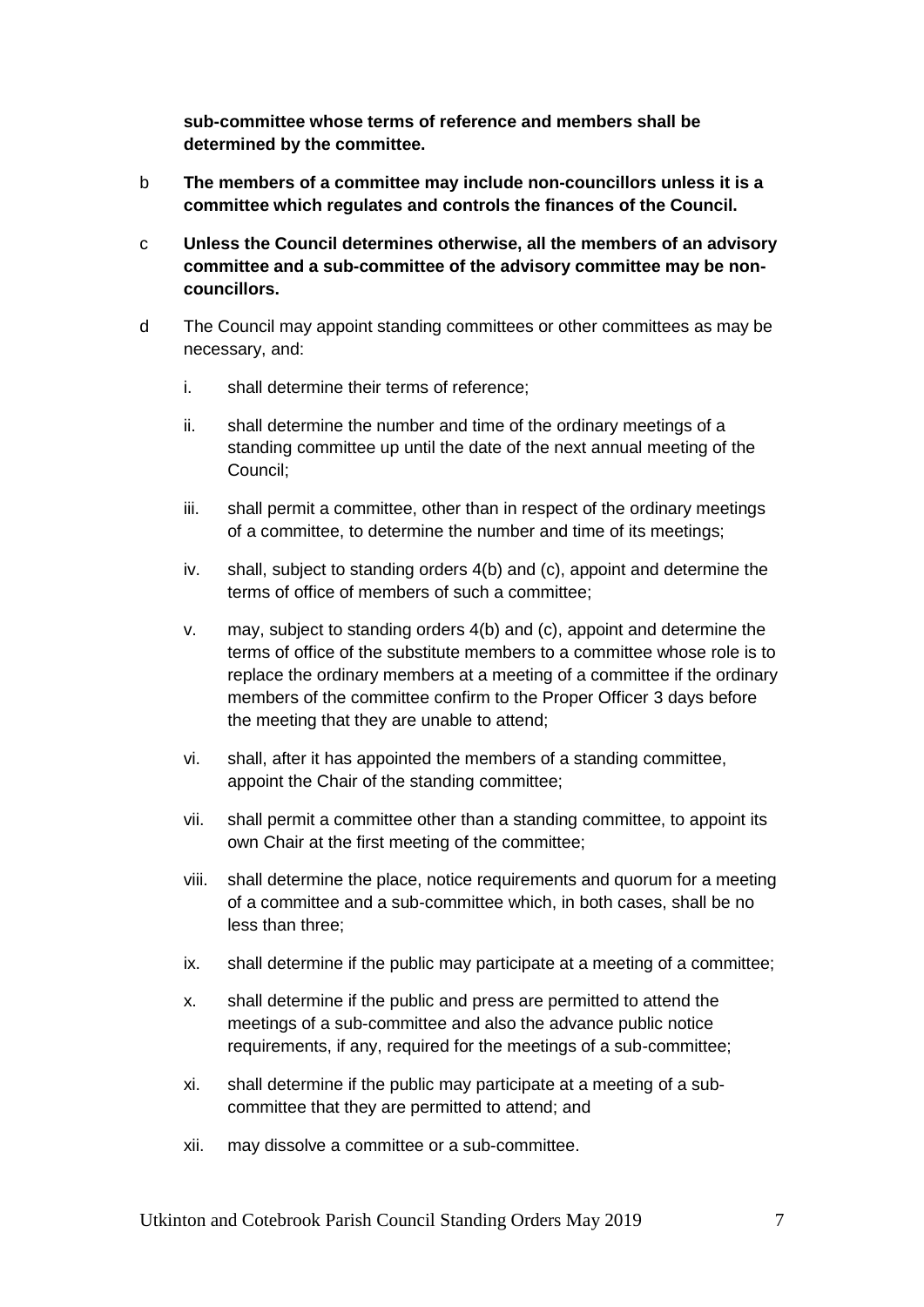#### <span id="page-7-0"></span>5. **ORDINARY COUNCIL MEETINGS**

- a **In an election year, the annual meeting of the Council shall be held on or within 14 days following the day on which the councillors elected take office.**
- b **In a year which is not an election year, the annual meeting of the Council shall be held on such day in May as the Council decides.**
- c **If no other time is fixed, the annual meeting of the Council shall take place at 6pm.**
- d **In addition to the annual meeting of the Council, at least three other ordinary meetings shall be held in each year on such dates and times as the Council decides.**
- e **The first business conducted at the annual meeting of the Council shall be the election of the Chair and Vice-Chair (if there is one) of the Council.**
- f **The Chair of the Council, unless he has resigned or becomes disqualified, shall continue in office and preside at the annual meeting until his successor is elected at the next annual meeting of the Council.**
- g **The Vice-Chair of the Council, if there is one, unless he resigns or becomes disqualified, shall hold office until immediately after the election of the Chair of the Council at the next annual meeting of the Council.**
- h **In an election year, if the current Chair of the Council has not been reelected as a member of the Council, he shall preside at the annual meeting until a successor Chair of the Council has been elected. The current Chair of the Council shall not have an original vote in respect of the election of the new Chair of the Council but shall give a casting vote in the case of an equality of votes.**
- i **In an election year, if the current Chair of the Council has been re-elected as a member of the Council, he shall preside at the annual meeting until a new Chair of the Council has been elected. He may exercise an original vote in respect of the election of the new Chair of the Council and shall give a casting vote in the case of an equality of votes.**
- j Following the election of the Chair of the Council and Vice-Chair (if there is one) of the Council at the Annual Parish Council Meeting, the business shall include:
	- i. **In an election year, delivery by the Chair of the Council and councillors of their acceptance of office forms unless the Council resolves for this to be done at a later date. In a year which is not an election year, delivery by the Chair of the Council of his acceptance of office form unless the Council resolves for this to be done at a later date;**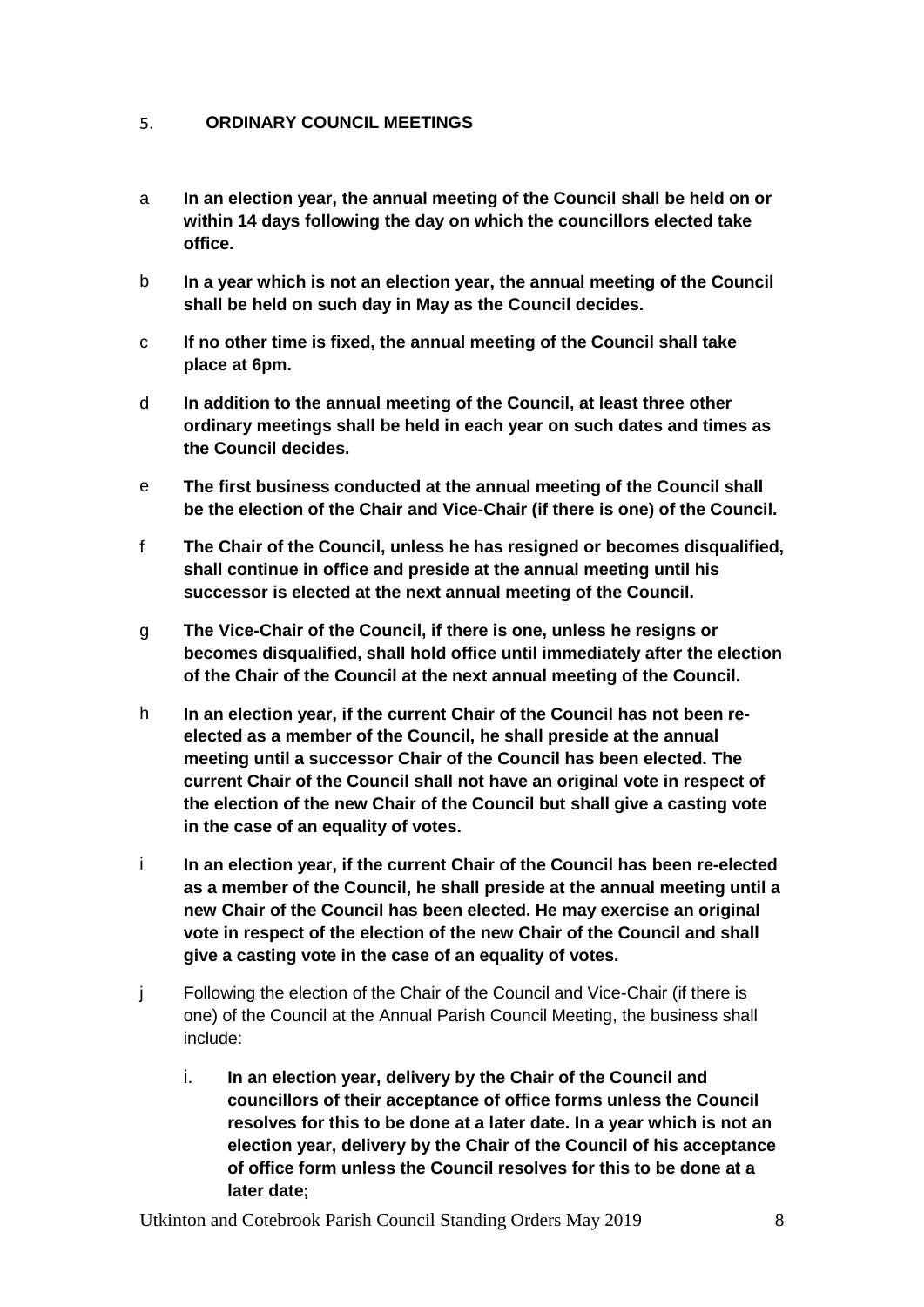- ii. Confirmation of the accuracy of the minutes of the last meeting of the Council;
- iii. Receipt of the minutes of the last meeting of a committee;
- iv. Consideration of the recommendations made by a committee;
- v. Review of delegation arrangements to committees, sub-committees, staff and other local authorities;
- vi. Review of the terms of reference for committees;
- vii. Appointment of members to existing committees;
- viii. Appointment of any new committees in accordance with standing order 4;
- ix. Review and adoption of appropriate standing orders and financial regulations. This will be undertaken in November each year:
- x. Review of arrangements (including legal agreements) with other local authorities, not-for-profit bodies and businesses.
- xi. Review of representation on or work with external bodies and arrangements for reporting back;
- xii. In an election year, to make arrangements with a view to the Council becoming eligible to exercise the general power of competence in the future. For 19/20, Utkinton and Cotebrook Parish Council are not eligible because the Clerk does not currently hold the relevant qualification although Utkinton and Cotebrook Parish Council qualifies for the electoral mandate;
- xiii. Review of inventory of land and other assets including buildings and office equipment. This will be undertaken when the year end accounts re done and agreed at the March Parish Council meeting each year;
- xiv. Confirmation of arrangements for insurance cover in respect of all insurable risks. This will be undertaken at the Annual Parish Council meeting;
- xv. Review of the Council's and/or staff subscriptions to other bodies. This will be undertaken during the budget setting process in November/December each year;
- xvi. Review of the Council's complaints procedure;
- xvii. Review of the Council's policies, procedures and practices in respect of its obligations under freedom of information and data protection legislation (*see also standing orders 11, 20 and 21*);
- xviii. Review of the Council's policy for dealing with the press/media;
- xix. Review of the Council's employment policies and procedures;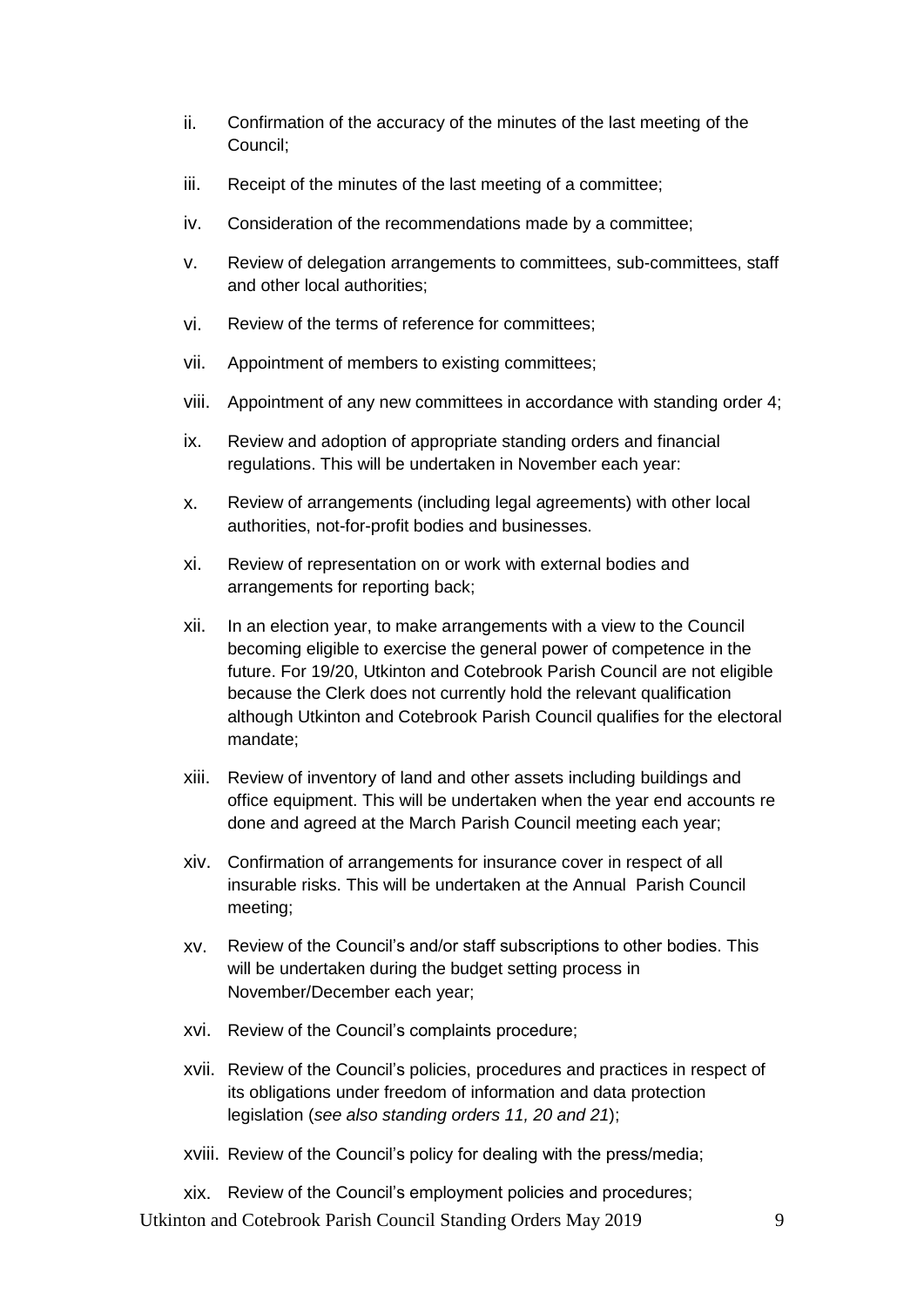- xx. Review of the Council's expenditure incurred under s.137 of the Local Government Act 1972 or the general power of competence.
- xxi. Determining the time and place of ordinary meetings of the Council up to and including the next annual meeting of the Council.

### <span id="page-9-0"></span>6. **EXTRAORDINARY MEETINGS OF THE COUNCIL, COMMITTEES AND SUB-COMMITTEES**

a **The Chair of the Council may convene an extraordinary meeting of the Council at any time.** 

**If the Chair of the Council does not call an extraordinary meeting of the Council within seven days of having been requested in writing to do so by two councillors, any two councillors may convene an extraordinary meeting of the Council. The public notice giving the time, place and agenda for such a meeting shall be signed by the two councillors.**

- b The Chair of a committee for a sub-committeel may convene an extraordinary meeting of the committee [or the sub-committee] at any time.
- c If the Chair of a committee [or a sub-committee] does not call an extraordinary meeting within 5 days of having been requested to do so by 2 members of the committee [or the sub-committee], any 2 members of the committee [or the sub-committee] may convene an extraordinary meeting of the committee [or a sub-committee].

#### <span id="page-9-1"></span> $7.$ **PREVIOUS RESOLUTIONS**

- a A resolution shall not be reversed within six months except either by a special motion, which requires written notice by at least 3 councillors to be given to the Proper Officer in accordance with standing order 9, or by a motion moved in pursuance of the recommendation of a committee or a sub-committee.
- b When a motion moved pursuant to standing order 7(a) has been disposed of, no similar motion may be moved for a further six months.

#### <span id="page-9-2"></span>**VOTING ON APPOINTMENTS** 8.

a Where more than two persons have been nominated for a position to be filled by the Council and none of those persons has received an absolute majority of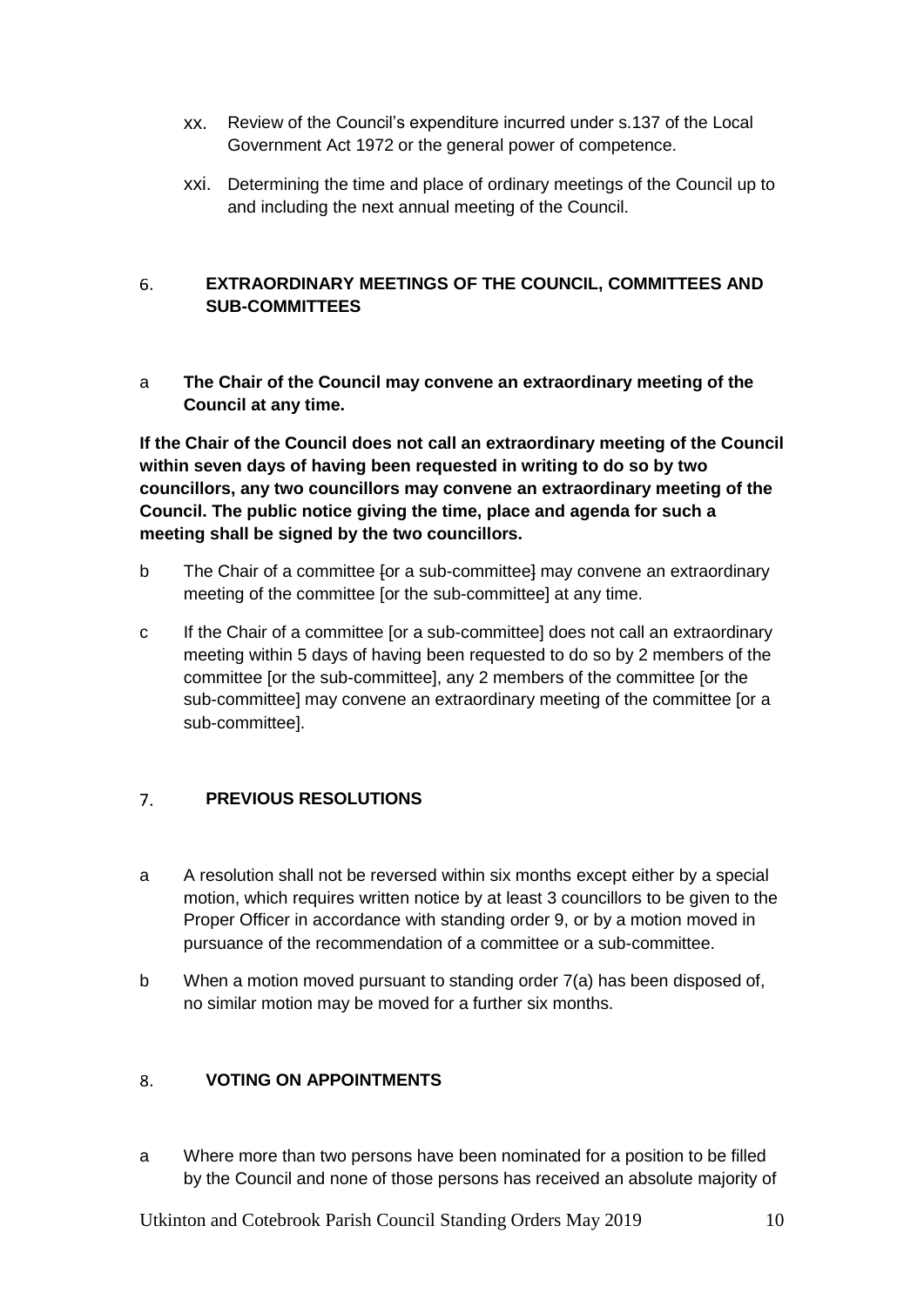votes in their favour, the name of the person having the least number of votes shall be struck off the list and a fresh vote taken. This process shall continue until a majority of votes is given in favour of one person. A tie in votes may be settled by the casting vote exercisable by the Chair of the meeting.

### <span id="page-10-0"></span>**MOTIONS FOR A MEETING THAT REQUIRE WRITTEN NOTICE TO BE**   $\mathbf{q}$ **GIVEN TO THE PROPER OFFICER**

- a A motion shall relate to the responsibilities of the meeting for which it is tabled and in any event shall relate to the performance of the Council's statutory functions, powers and obligations or an issue which specifically affects the Council's area or its residents.
- b No motion may be moved at a meeting unless it is on the agenda and the mover has given written notice of its wording to the Proper Officer at least 7 clear days before the meeting. Clear days do not include the day of the notice or the day of the meeting.
- c The Proper Officer may, before including a motion on the agenda received in accordance with standing order 9(b), correct obvious grammatical or typographical errors in the wording of the motion.
- d If the Proper Officer considers the wording of a motion received in accordance with standing order 9(b) is not clear in meaning, the motion shall be rejected until the mover of the motion resubmits it, so that it can be understood, in writing, to the Proper Officer at least 5 clear days before the meeting.
- e If the wording or subject of a proposed motion is considered improper, the Proper Officer shall consult with the Chair of the forthcoming meeting or, as the case may be, the councillors who have convened the meeting, to consider whether the motion shall be included in the agenda or rejected.
- f The decision of the Proper Officer as to whether or not to include the motion on the agenda shall be final.
- g Motions received shall be recorded and numbered in the order that they are received.
- h Motions rejected shall be recorded with an explanation by the Proper Officer of the reason for rejection.

#### <span id="page-10-1"></span> $10.$ **MOTIONS AT A MEETING THAT DO NOT REQUIRE WRITTEN NOTICE**

a The following motions may be moved at a meeting without written notice to the Proper Officer: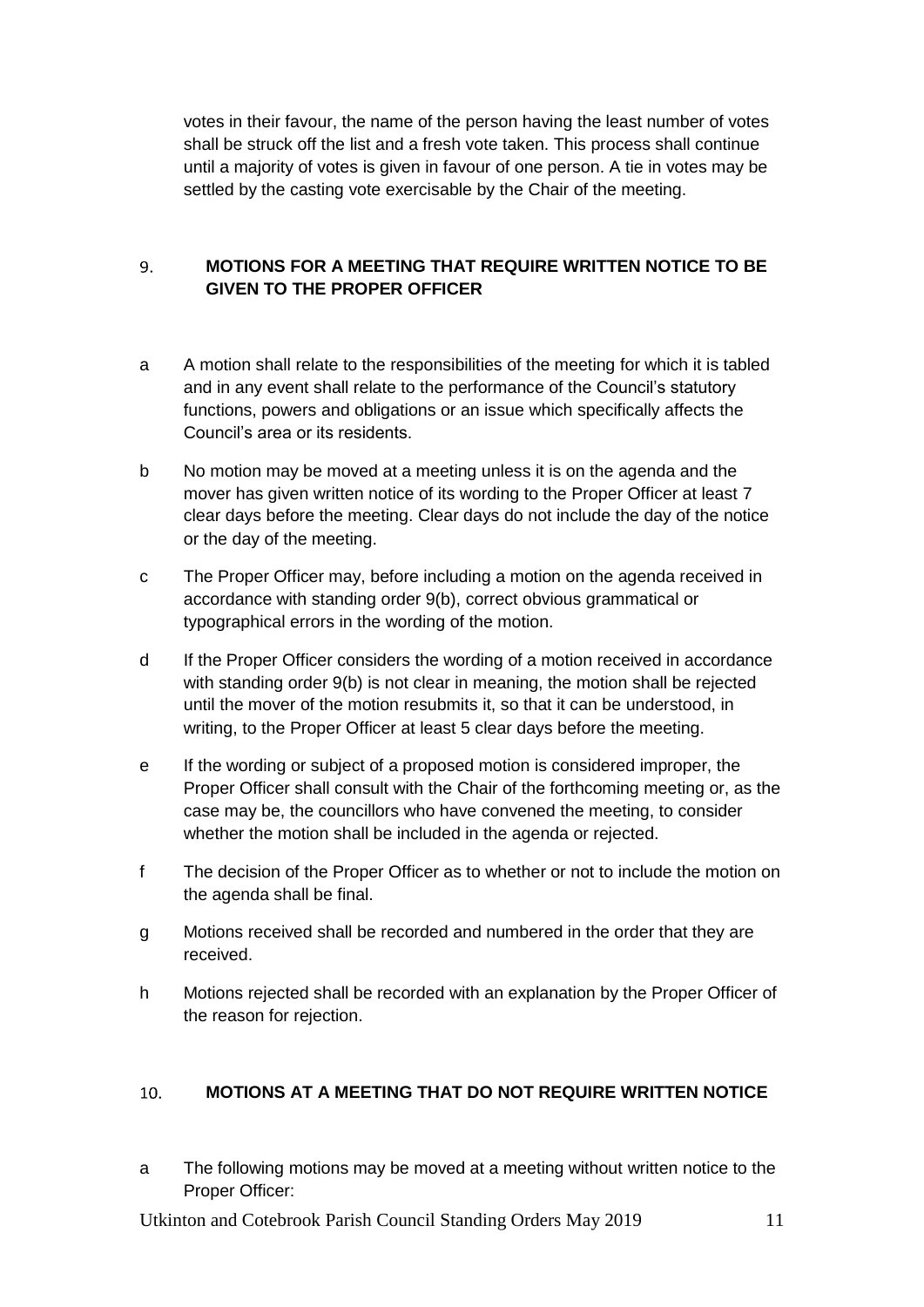- i. to correct an inaccuracy in the draft minutes of a meeting;
- ii. to move to a vote;
- iii. to defer consideration of a motion;
- iv. to refer a motion to a particular committee or sub-committee;
- v. to appoint a person to preside at a meeting;
- vi. to change the order of business on the agenda;
- vii. to proceed to the next business on the agenda;
- viii. to require a written report;
- ix. to appoint a committee or sub-committee and their members;
- x. to extend the time limits for speaking;
- xi. to exclude the press and public from a meeting in respect of confidential or other information which is prejudicial to the public interest;
- xii. to not hear further from a councillor or a member of the public;
- xiii. to exclude a councillor or member of the public for disorderly conduct;
- xiv. to temporarily suspend the meeting;
- xv. to suspend a particular standing order (unless it reflects mandatory statutory or legal requirements);
- xvi. to adjourn the meeting; or
- xvii. to close the meeting.

#### <span id="page-11-0"></span>11. **MANAGEMENT OF INFORMATION**

*See also standing order 20.*

- a **The Council shall have in place and keep under review, technical and organisational measures to keep secure information (including personal data) which it holds in paper and electronic form. Such arrangements shall include deciding who has access to personal data and encryption of personal data.**
- b **The Council shall have in place, and keep under review, policies for the retention and safe destruction of all information (including personal data) which it holds in paper and electronic form. The Council's retention policy shall confirm the period for which information (including personal**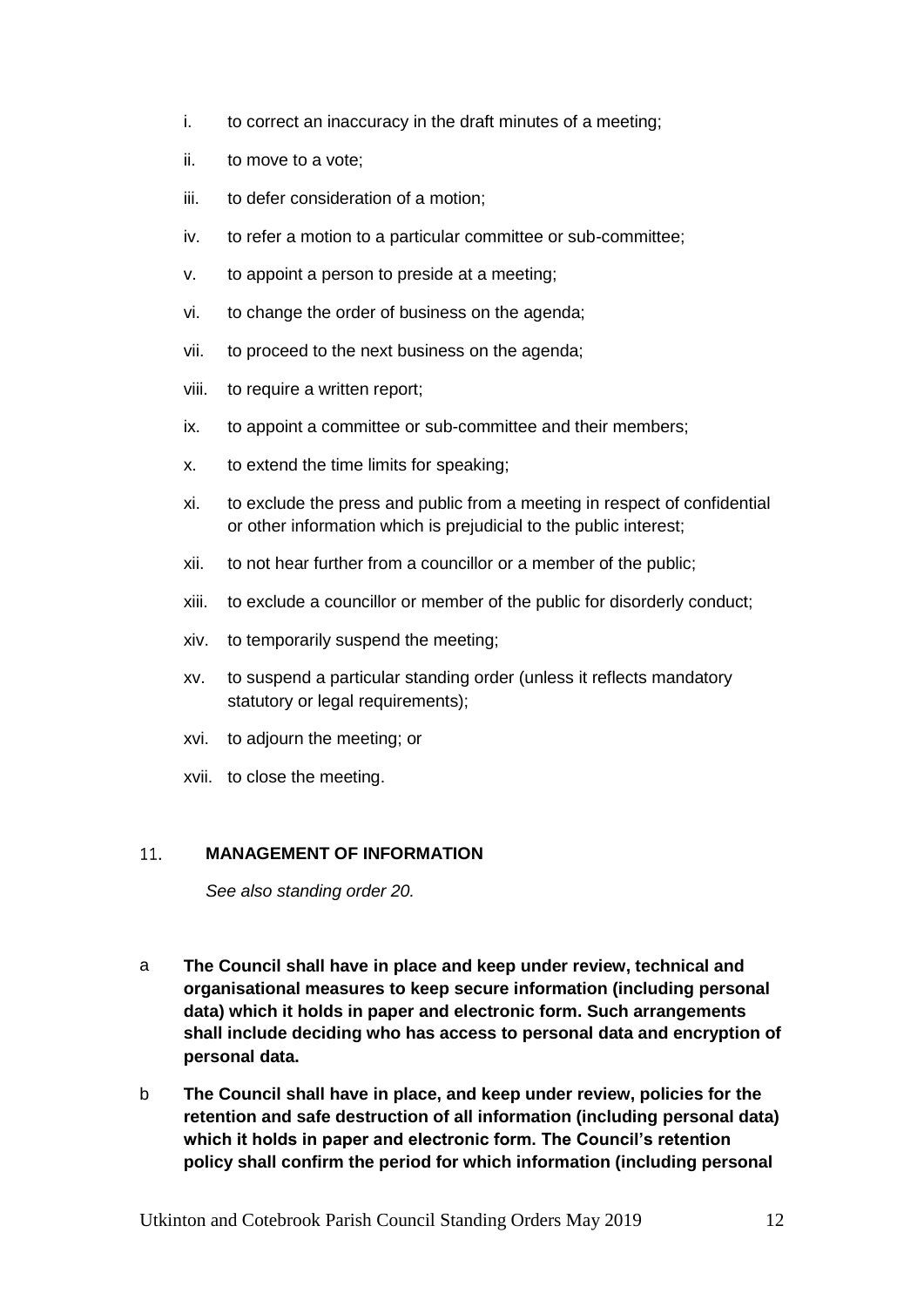**data) shall be retained or if this is not possible the criteria used to determine that period (e.g. the Limitation Act 1980).**

- c **The agenda, papers that support the agenda and the minutes of a meeting shall not disclose or otherwise undermine confidential information or personal data without legal justification.**
- d **Councillors, staff, the Council's contractors and agents shall not disclose confidential information or personal data without legal justification.**

#### <span id="page-12-0"></span> $12.$ **DRAFT MINUTES**

**Full Council meetings** Committee meetings Sub-committee meetings

- a If the draft minutes of a preceding meeting have been served on councillors with the agenda to attend the meeting at which they are due to be approved for accuracy, they shall be taken as read.
- b There shall be no discussion about the draft minutes of a preceding meeting except in relation to their accuracy. A motion to correct an inaccuracy in the draft minutes shall be moved in accordance with standing order 10(a)(i).
- c The accuracy of draft minutes, including any amendment(s) made to them, shall be confirmed by resolution and shall be signed by the Chair of the meeting and stand as an accurate record of the meeting to which the minutes relate.
- d **If the Council's gross annual income or expenditure (whichever is**
- ● **higher) does not exceed £25,000, it shall publish draft minutes on a website which is publicly accessible and free of charge not later than one month after the meeting has taken place.**
	- e Subject to the publication of draft minutes in accordance with standing order 12(e) and standing order 20(a) and following a resolution which confirms the accuracy of the minutes of a meeting, the draft minutes or recordings of the meeting for which approved minutes exist shall be destroyed.

#### <span id="page-12-1"></span>**CODE OF CONDUCT AND DISPENSATIONS**  $13.$

*See also standing order 3(u).*

a All councillors and non-councillors with voting rights shall observe the code of conduct adopted by the Council.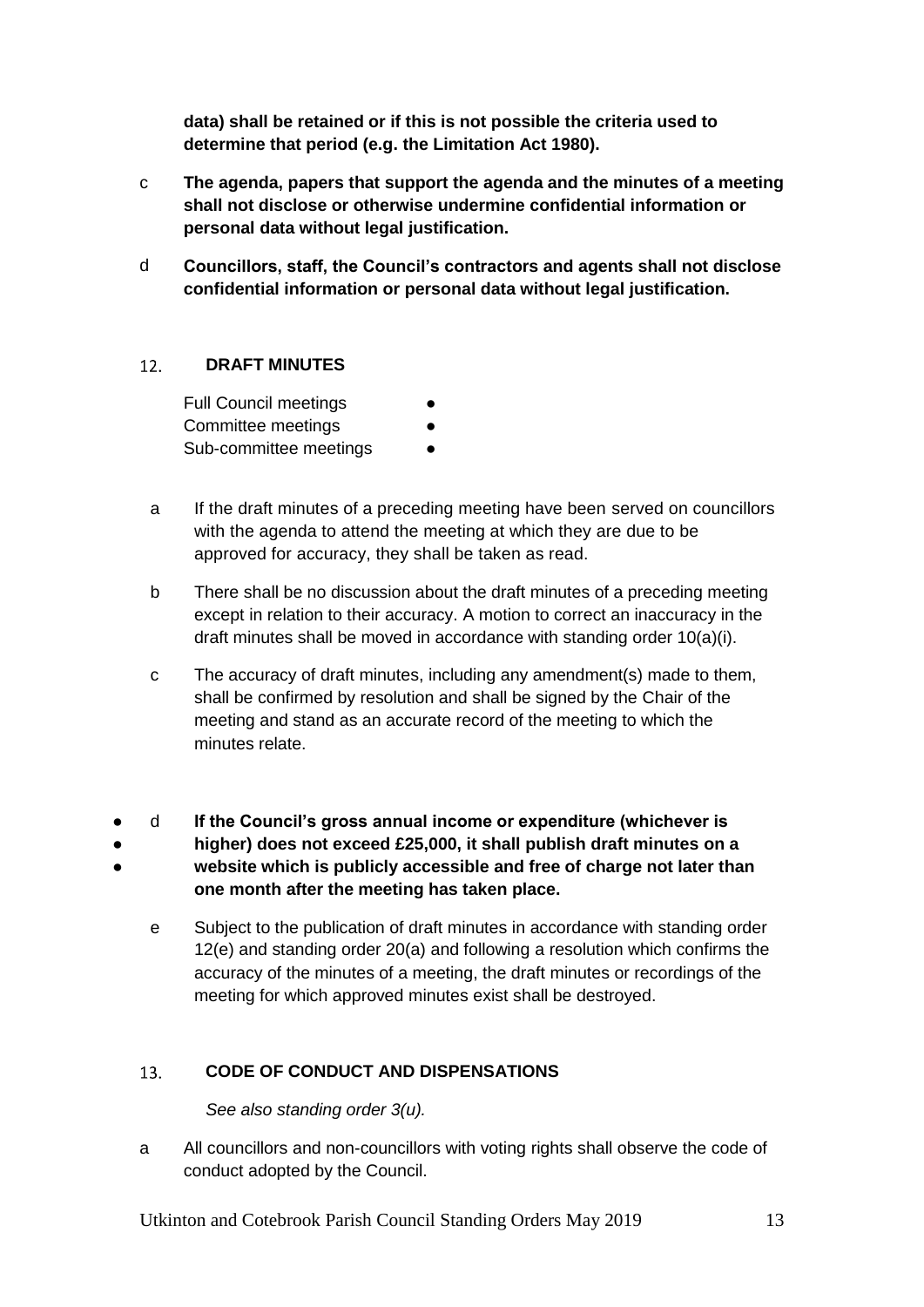- b Unless a Councillor has been granted a dispensation, a councillor or noncouncillor with voting rights shall withdraw from a meeting when it is considering a matter in which he has a disclosable pecuniary interest. He may return to the meeting after it has considered the matter in which he had the interest.
- c Unless a Councillor has been granted a dispensation, a councillor or noncouncillor with voting rights shall withdraw from a meeting when it is considering a matter in which he has another interest if so required by the Council's code of conduct. He may return to the meeting after it has considered the matter in which he had the interest.
- d **Dispensation requests shall be in writing and submitted to the Proper Officer** as soon as possible before the meeting, or failing that, at the start of the meeting for which the dispensation is required.
- e A decision as to whether to grant a dispensation shall be by a meeting of the Council, or committee or sub-committee for which the dispensation is required and that decision is final.
- f A dispensation request shall confirm:
	- i. the description and the nature of the disclosable pecuniary interest or other interest to which the request for the dispensation relates;
	- ii. whether the dispensation is required to participate at a meeting in a discussion only or a discussion and a vote;
	- iii. the date of the meeting or the period (not exceeding four years) for which the dispensation is sought; and
	- iv. an explanation as to why the dispensation is sought.
- g Subject to standing orders 13(d) and (f), a dispensation request shall be considered the beginning of the meeting of the Council, or committee or subcommittee for which the dispensation is required.
- **h A dispensation may be granted in accordance with standing order 13(e) if having regard to all relevant circumstances any of the following apply:**
	- **i. without the dispensation the number of persons prohibited from participating in the particular business would be so great a proportion of the meeting transacting the business as to impede the transaction of the business;**
	- **ii. granting the dispensation is in the interests of persons living in the Council's area; or**
	- **iii. it is otherwise appropriate to grant a dispensation.**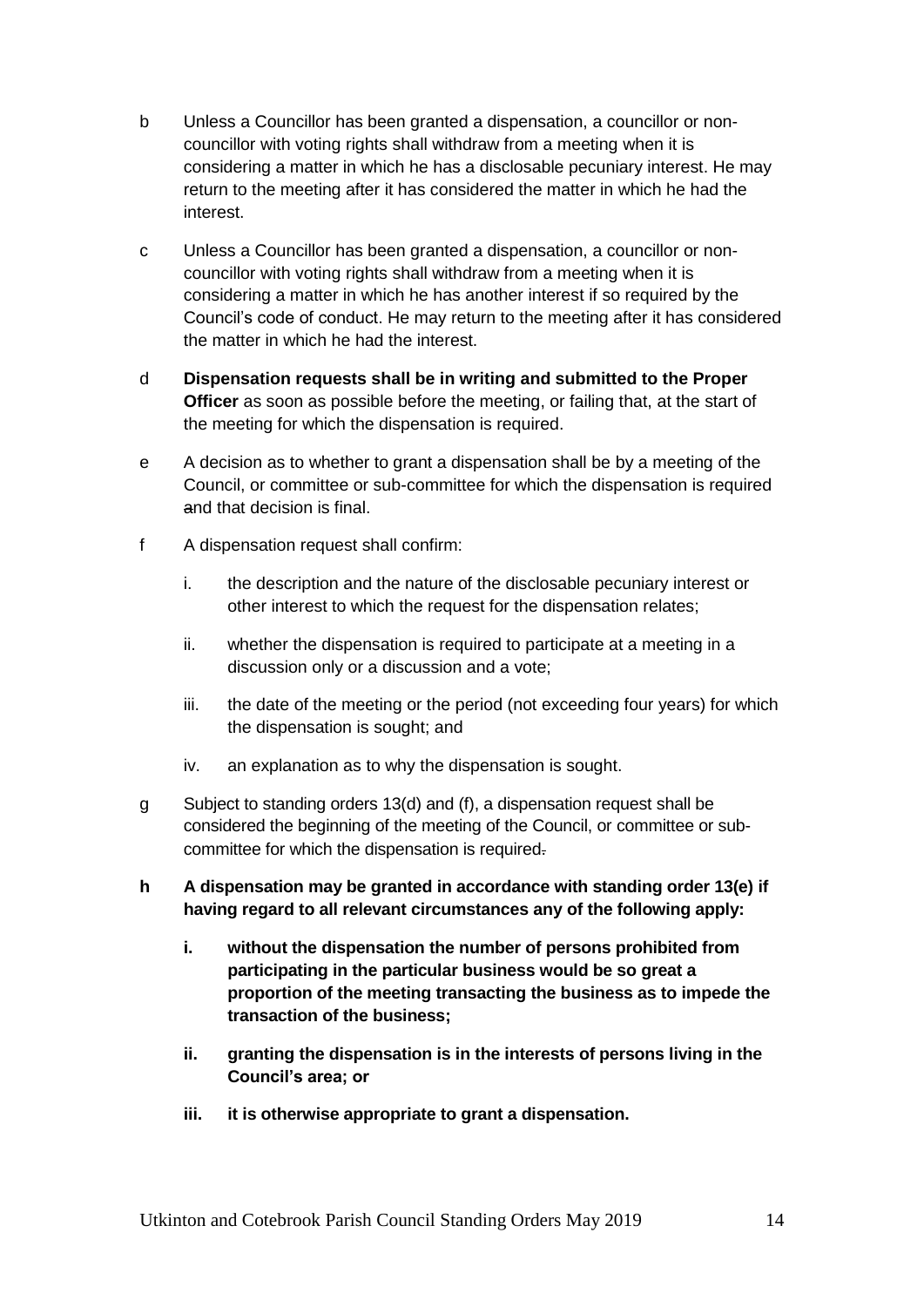#### <span id="page-14-0"></span>**CODE OF CONDUCT COMPLAINTS**  14.

- a Upon notification by the District or Unitary Council that it is dealing with a complaint that a councillor or non-councillor with voting rights has breached the Council's code of conduct, the Proper Officer shall, subject to standing order 11, report this to the Council.
- b Where the notification in standing order 14(a) relates to a complaint made by the Proper Officer, the Proper Officer shall notify the Chair of Council of this fact, and the Chair shall nominate another staff member to assume the duties of the Proper Officer in relation to the complaint until it has been determined and the Council has agreed what action, if any, to take in accordance with standing order 14(d).
- c The Council may:
	- i. provide information or evidence where such disclosure is necessary to investigate the complaint or is a legal requirement;
	- ii. seek information relevant to the complaint from the person or body with statutory responsibility for investigation of the matter;
- d **Upon notification by the District or Unitary Council that a councillor or non-councillor with voting rights has breached the Council's code of conduct, the Council shall consider what, if any, action to take against him. Such action excludes disqualification or suspension from office.**

#### <span id="page-14-1"></span> $15<sub>1</sub>$ **PROPER OFFICER**

- a The Proper Officer shall be the clerk nominated by the Council
- b The Proper Officer shall:
	- i. **at least three clear days before a meeting of the council, a committee** or a sub-committee**,**
		- **serve on councillors by delivery or post at their residences or by email authenticated in such manner as the Proper Officer thinks fit, a signed summons confirming the time, place and the agenda (provided the councillor has consented to service by email), and**
		- **Provide, in a conspicuous place, public notice of the time, place and agenda (provided that the public notice with agenda of an extraordinary meeting of the Council convened by councillors is signed by them).**

*See standing order 3(b) for the meaning of clear days for a meeting of a*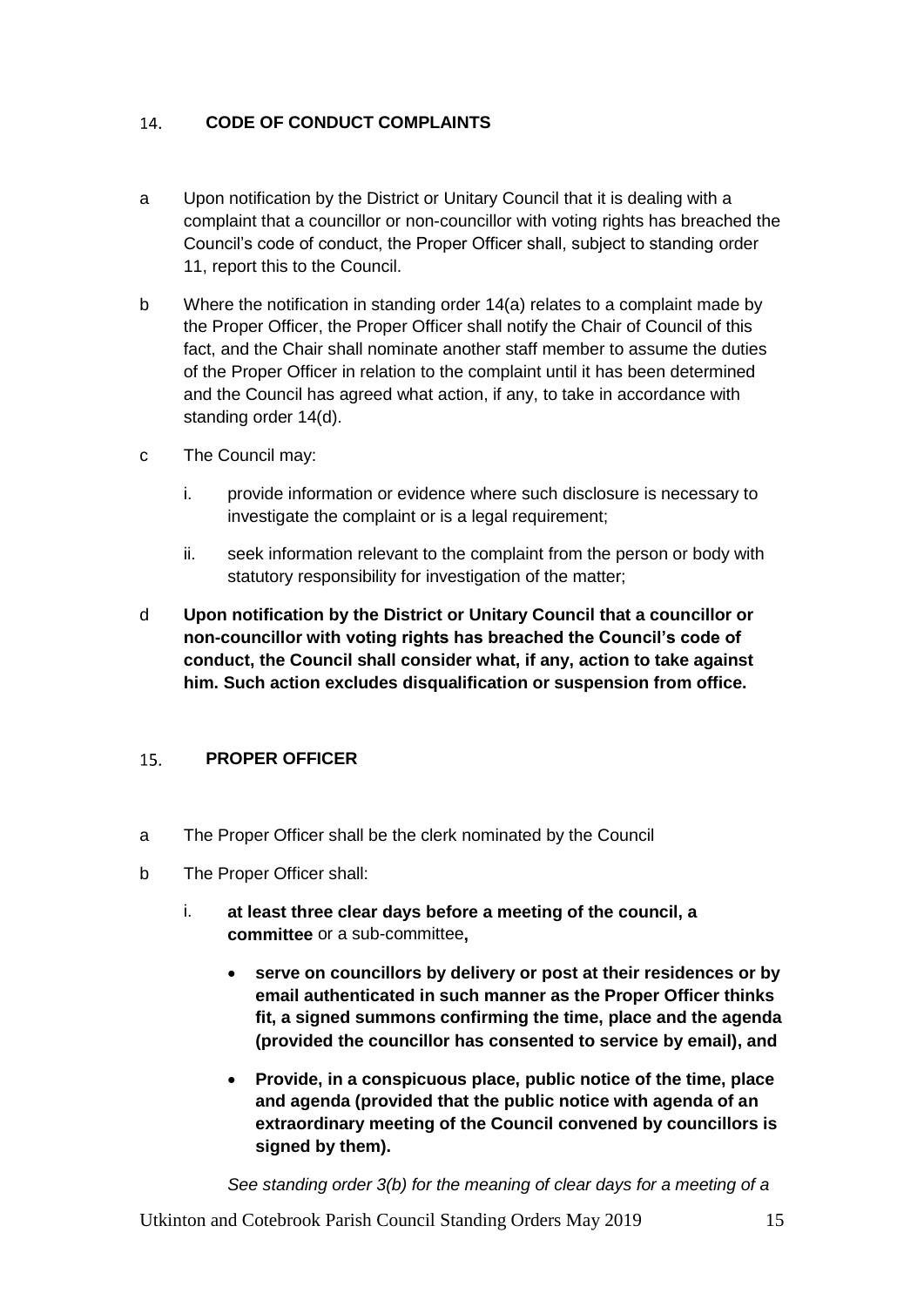*full council and standing order 3(c) for the meaning of clear days for a meeting of a committee;*

- ii. subject to standing order 9, include on the agenda all motions in the order received unless a councillor has given written notice at 3 days before the meeting confirming his withdrawal of it;
- iii. **convene a meeting of the Council for the election of a new Chair of the Council, occasioned by a casual vacancy in his office;**
- iv. **facilitate inspection of the minute book by local government electors;**
- v. **receive and retain copies of byelaws made by other local authorities;**
- vi. hold acceptance of office forms from councillors;
- vii. hold a copy of every councillor's register of interests;
- viii. assist with responding to requests made under freedom of information legislation and rights exercisable under data protection legislation, in accordance with the Council's relevant policies and procedures;
- ix. liaise, as appropriate, with the Council's Data Protection Officer;
- x. receive and send general correspondence and notices on behalf of the Council except where there is a resolution to the contrary;
- xi. assist in the organisation of, storage of, access to, security of and destruction of information held by the Council in paper and electronic form subject to the requirements of data protection and freedom of information legislation and other legitimate requirements (e.g. the Limitation Act 1980);
- xii. arrange for legal deeds to be executed; (*see also standing order 23);*
- xiii. arrange or manage the prompt authorisation, approval, and instruction regarding any payments to be made by the Council in accordance with its financial regulations;
- xiv. record every planning application notified to the Council and the Council's response to the local planning authority in a book for such purpose;
- xx. refer a planning application received by the Council to the Chair or in his absence the Vice-Chair (if there is one) of the Council within two working days of receipt to facilitate an extraordinary meeting if the nature of a planning application requires consideration before the next ordinary meeting of the Council;
- xvi. manage access to information about the Council via the publication scheme; and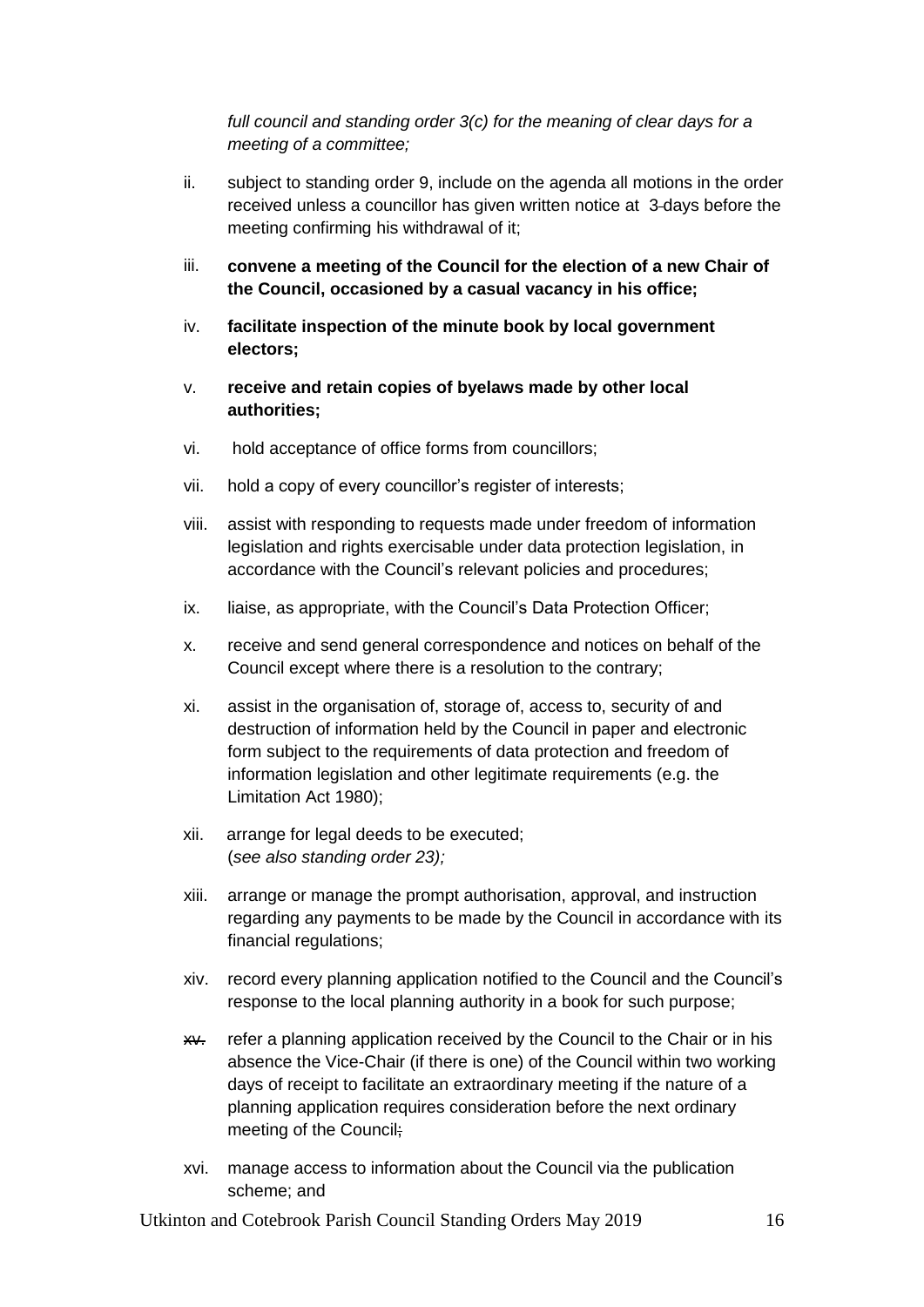xvii. retain custody of the seal of the Council (if there is one) which shall not be used without a resolution to that effect. (s*ee also standing order 23).*

#### <span id="page-16-0"></span>16. **RESPONSIBLE FINANCIAL OFFICER**

a The Council shall appoint appropriate staff member(s) to undertake the work of the Responsible Financial Officer when the Responsible Financial Officer is absent.

#### <span id="page-16-1"></span> $17.$ **ACCOUNTS AND ACCOUNTING STATEMENTS**

- a "Proper practices" in standing orders refer to the most recent version of "Governance and Accountability for Local Councils – a Practitioners' Guide".
- b All payments by the Council shall be authorised, approved and paid in accordance with the law, proper practices and the Council's financial regulations.
- c The Responsible Financial Officer shall supply to each councillor as soon as practicable after 30 June, 30 September and 31 December in each year a statement to summarise:
	- i. the Council's receipts and payments (or income and expenditure) for each quarter;
	- ii. the Council's aggregate receipts and payments (or income and expenditure) for the year to date;
	- iii. the balances held at the end of the quarter being reported and

which includes a comparison with the budget for the financial year and highlights any actual or potential overspends.

- d As soon as possible after the financial year end at 31 March, the Responsible Financial Officer shall provide:
	- i. each councillor with a statement summarising the Council's receipts and payments (or income and expenditure) for the last quarter and the year to date for information; and
	- ii. to the Council the accounting statements for the year in the form of Section 1 of the annual governance and accountability return, as required by proper practices, for consideration and approval.
- e The year-end accounting statements shall be prepared in accordance with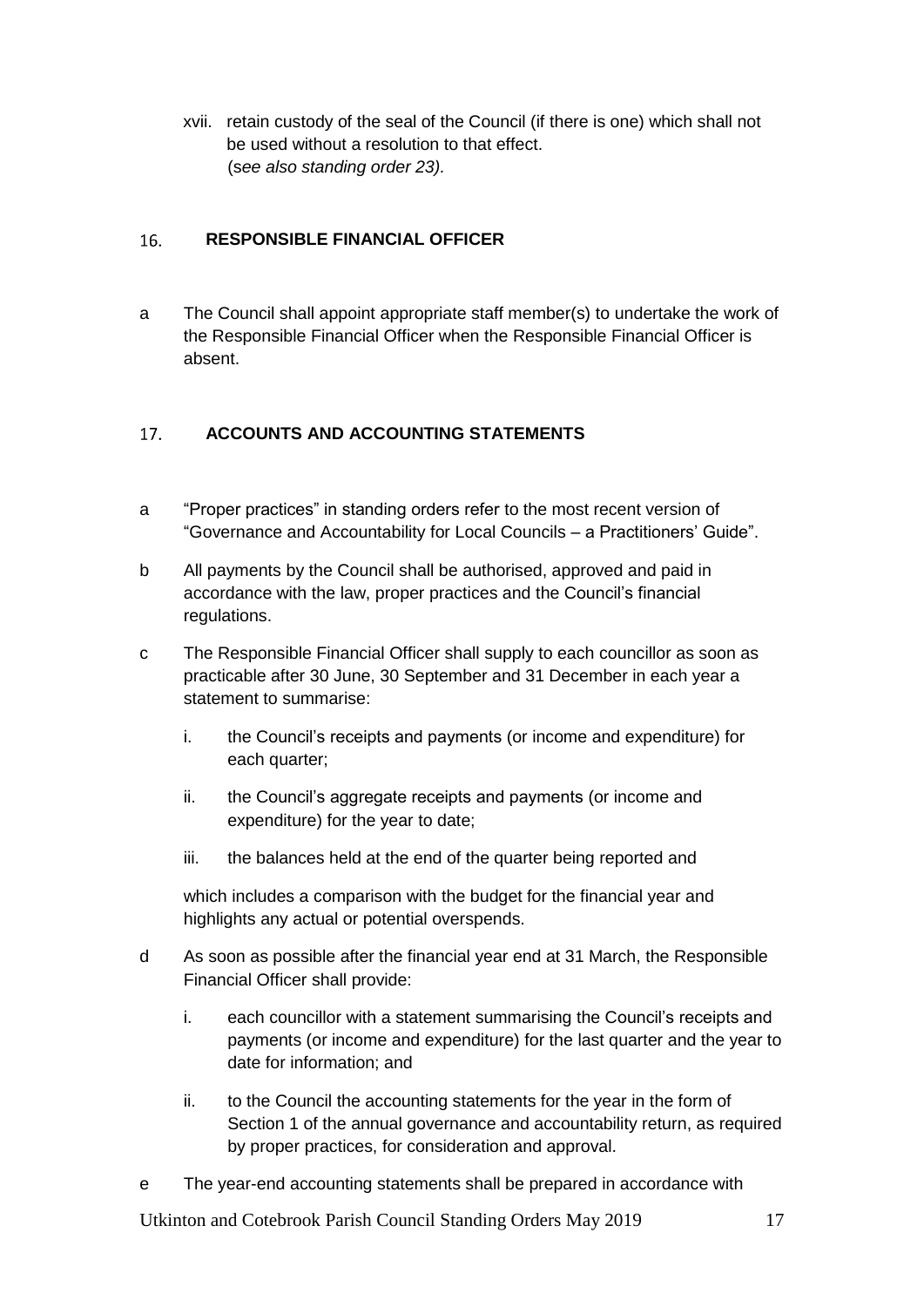proper practices and apply the form of accounts determined by the Council (receipts and payments, or income and expenditure) for the year to 31 March. A completed draft annual governance and accountability return shall be presented to all councillors at least 14 days prior to anticipated approval by the Council.The annual governance and accountability return of the Council, which is subject to external audit, including the annual governance statement, shall be presented to the Council for consideration and formal approval before 30 June.

#### <span id="page-17-0"></span>18. **FINANCIAL CONTROLS AND PROCUREMENT**

- a. The Council shall consider and approve financial regulations drawn up by the Responsible Financial Officer, which shall include detailed arrangements in respect of the following:
	- i. the keeping of accounting records and systems of internal controls;
	- ii. the assessment and management of financial risks faced by the Council;
	- iii. the work of the independent internal auditor in accordance with proper practices and the receipt of regular reports from the internal auditor, which shall be required at least annually;
	- iv. the inspection and copying by councillors and local electors of the Council's accounts and/or orders of payments; and
	- v. whether contracts with an estimated value below **£25,000** ue to special circumstances are exempt from a tendering process or procurement exercise.
- b. Financial regulations shall be reviewed regularly and at least annually for fitness of purpose.
- c. **A public contract regulated by the Public Contracts Regulations 2015 with an estimated value in excess of £25,000 but less than the relevant thresholds in standing order 18(f) is subject to Regulations 109-114 of the Public Contracts Regulations 2015 which include a requirement on the Council to advertise the contract opportunity on the Contracts Finder website regardless of what other means it uses to advertise the opportunity.**
- d. Subject to additional requirements in the financial regulations of the Council, the tender process for contracts for the supply of goods, materials, services or the execution of works shall include, as a minimum, the following steps:
	- i. a specification for the goods, materials, services or the execution of works shall be drawn up;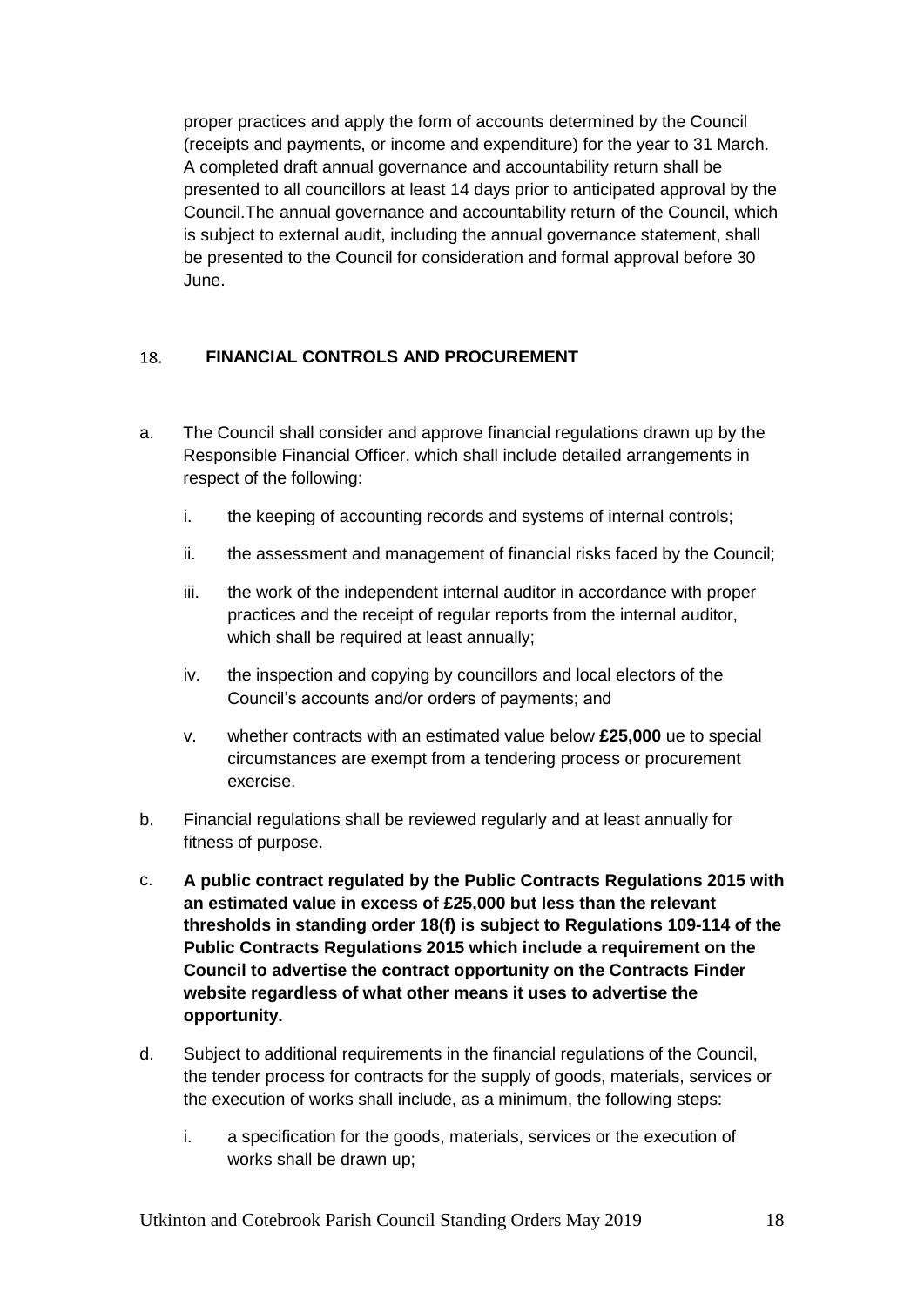- ii. an invitation to tender shall be drawn up to confirm (i) the Council's specification (ii) the time, date and address for the submission of tenders (iii) the date of the Council's written response to the tender and (iv) the prohibition on prospective contractors contacting councillors or staff to encourage or support their tender outside the prescribed process;
- iii. the invitation to tender shall be advertised in a local newspaper and in any other manner that is appropriate;
- iv. tenders are to be submitted in writing in a sealed marked envelope addressed to the Proper Officer;
- v. tenders shall be opened by the Proper Officer in the presence of at least one councillor after the deadline for submission of tenders has passed;
- vi. tenders are to be reported to and considered by the appropriate meeting of the Council or a committee or sub-committee with delegated responsibility.
- e. Neither the Council, nor a committee or a sub-committee with delegated responsibility for considering tenders, is bound to accept the lowest value tender.
- f. **A public contract regulated by the Public Contracts Regulations 2015 with an estimated value in excess of £181,302 for a public service or supply contract or in excess of £4,551,413 for a public works contract (or other thresholds determined by the European Commission every two years and published in the Official Journal of the European Union (OJEU)) shall comply with the relevant procurement procedures and other requirements in the Public Contracts Regulations 2015 which include advertising the contract opportunity on the Contracts Finder website and in OJEU.**
- g. **A public contract in connection with the supply of gas, heat, electricity, drinking water, transport services, or postal services to the public; or the provision of a port or airport; or the exploration for or extraction of gas, oil or solid fuel with an estimated value in excess of £363,424 for a supply, services or design contract; or in excess of £4,551,413 for a works contract; or £820,370 for a social and other specific services contract (or other thresholds determined by the European Commission every two years and published in OJEU) shall comply with the relevant procurement procedures and other requirements in the Utilities Contracts Regulations 2016. Checking with ChALC re deletion**

#### <span id="page-18-0"></span>**HANDLING STAFF MATTERS** 19.

Utkinton and Cotebrook Parish Council Standing Orders May 2019 19 a A matter personal to a member of staff that is being considered by a meeting of Finance Working Group and/or Chair is subject to standing order 11.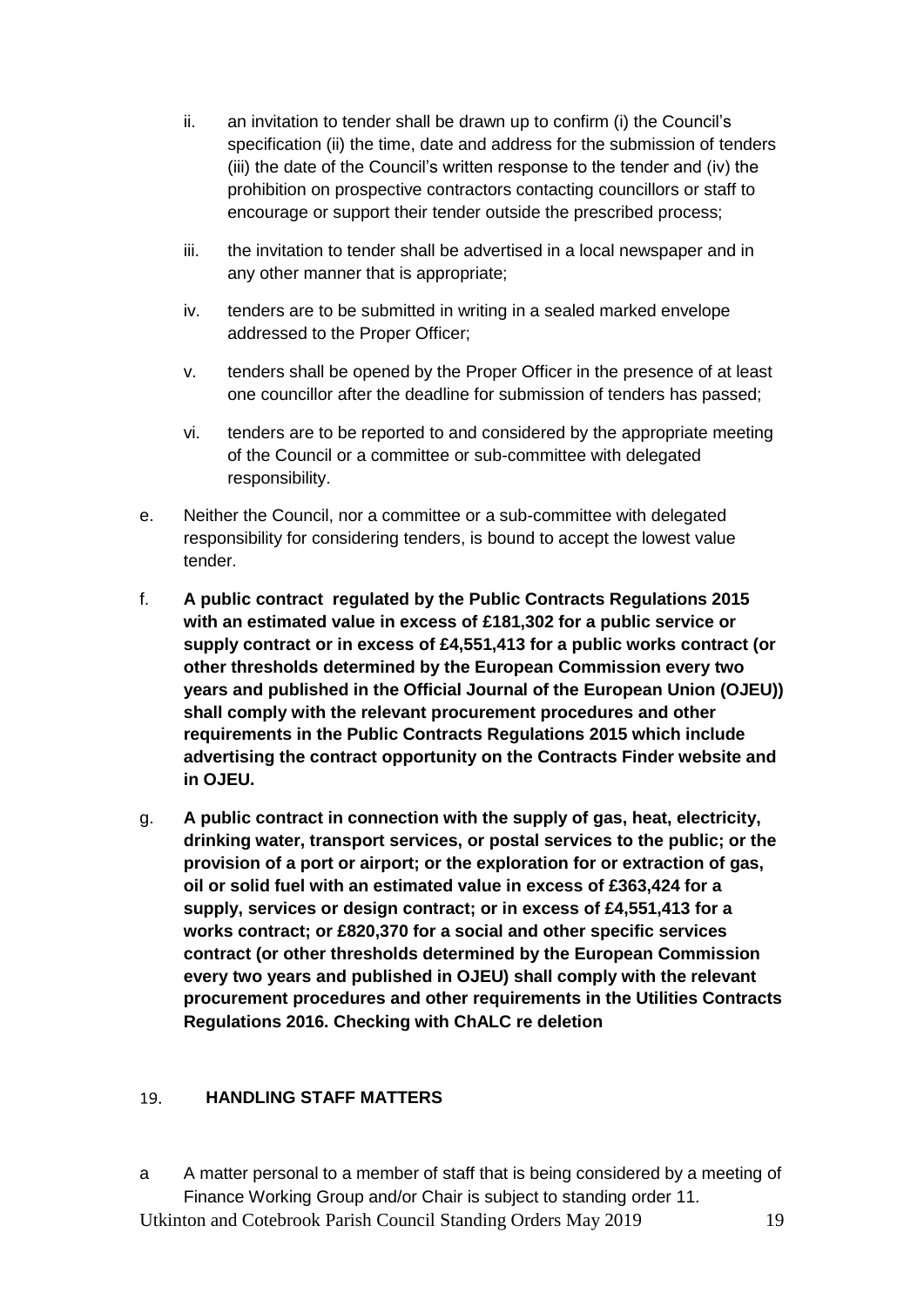- b Subject to the Council's policy regarding absences from work, the Council's most senior member of staff shall notify the Chair or, if he is not available, the Vice-Chair (if there is one) of absence occasioned by illness or other reason at its next meeting.
- c The Chair and one member of the Finacnce Working Group shall upon a resolution conduct a review of the performance and annual appraisal of the work of the Clerk/RFO. The reviews and appraisal shall be reported in writing and are subject to approval by resolution by the Chair and one member of the Finance Working Group
- d Subject to the Council's policy regarding the handling of grievance matters, the /RFO shall contact the Chair of the Parish Council or a member of the Finance Working Group in respect of an informal or formal grievance matter, and this matter shall be reported back and progressed by resolution Finance Working Group
- e Subject to the Council's policy regarding the handling of grievance matters, if an informal or formal grievance matter raised by Clerk/RFO relates to the Chair or Vice-Chair of the Council this shall be communicated to another member of the Finance Working Group which shall be reported back and progressed by resolution of Council.
- f Any persons responsible for all or part of the management of staff shall treat as confidential the written records of all meetings relating to their performance, capabilities, grievance or disciplinary matters.

In accordance with standing order 11(a), persons with line management responsibilities shall have access to staff records referred to in standing order 19(f).

#### <span id="page-19-0"></span> $20.$ **RESPONSIBILITIES TO PROVIDE INFORMATION**

*See also standing order 21.*

- a **In accordance with freedom of information legislation, the Council shall publish information in accordance with its publication scheme and respond to requests for information held by the Council.**
- b. **The Council shall publish information in accordance with the requirements of the Smaller Authorities (Transparency Requirements) (England) Regulations 2015.**
- <span id="page-19-1"></span> $21.$ **RESPONSIBILITIES UNDER DATA PROTECTION LEGISLATION**  (Below is not an exclusive list).

*See also standing order 11.*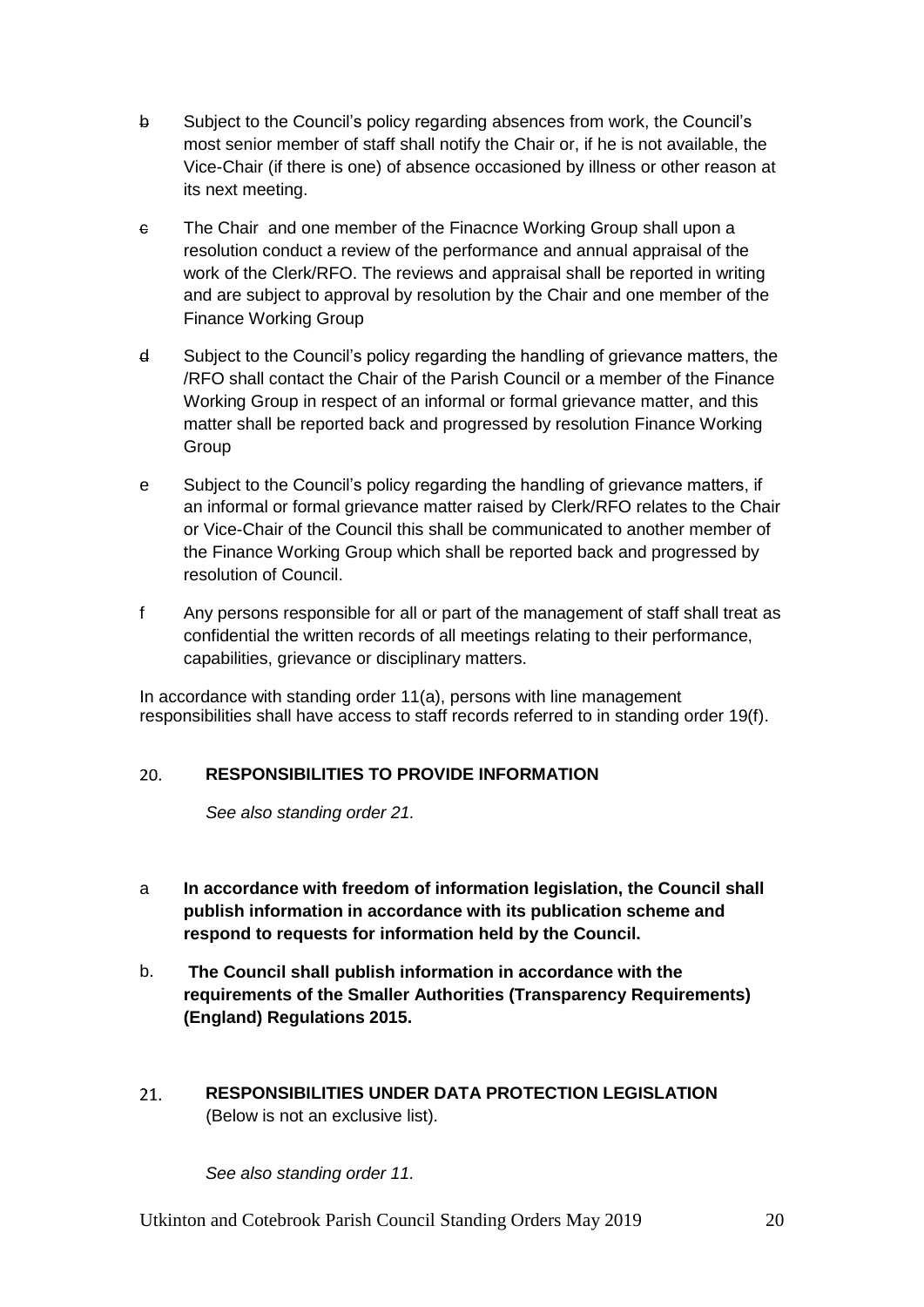- a **The Council shall have policies and procedures in place to respond to an individual exercising statutory rights concerning his personal data.**
- b **The Council shall have a written policy in place for responding to and managing a personal data breach.**
- c **The Council shall keep a record of all personal data breaches comprising the facts relating to the personal data breach, its effects and the remedial action taken.**
- d **The Council shall ensure that information communicated in its privacy notice(s) is in an easily accessible and available form and kept up to date.**
- e **The Council shall maintain a written record of its processing activities.**

#### <span id="page-20-0"></span>**RELATIONS WITH THE PRESS/MEDIA**  $22.$

a Requests from the press or other media for an oral or written comment or statement from the Council, its councillors or staff shall be handled in accordance with the Council's policy in respect of dealing with the press and/or other media.

#### <span id="page-20-1"></span> $23.$ **EXECUTION AND SEALING OF LEGAL DEEDS**

*See also standing orders 15(b)(xii) and (xvii).*

a A legal deed shall not be executed on behalf of the Council unless authorised

**Subject to standing order 23(a), any two councillors may sign, on behalf of the Council, any deed required by law and the Proper Officer shall witness their signatures.**

*The above is applicable to a Council without a common seal.*

### <span id="page-20-2"></span> $24.$ **COMMUNICATING WITH DISTRICT AND COUNTY OR UNITARY COUNCILLORS**

- a An invitation to attend a meeting of the Council shall be sent, together with the agenda, to the ward councillor(s) of the District and County Council OR Unitary Council representing the area of the Council.
- b Unless the Council determines otherwise, a copy of each letter sent to the District and County Council OR Unitary Council shall be sent to the ward councillor(s) representing the area of the Council